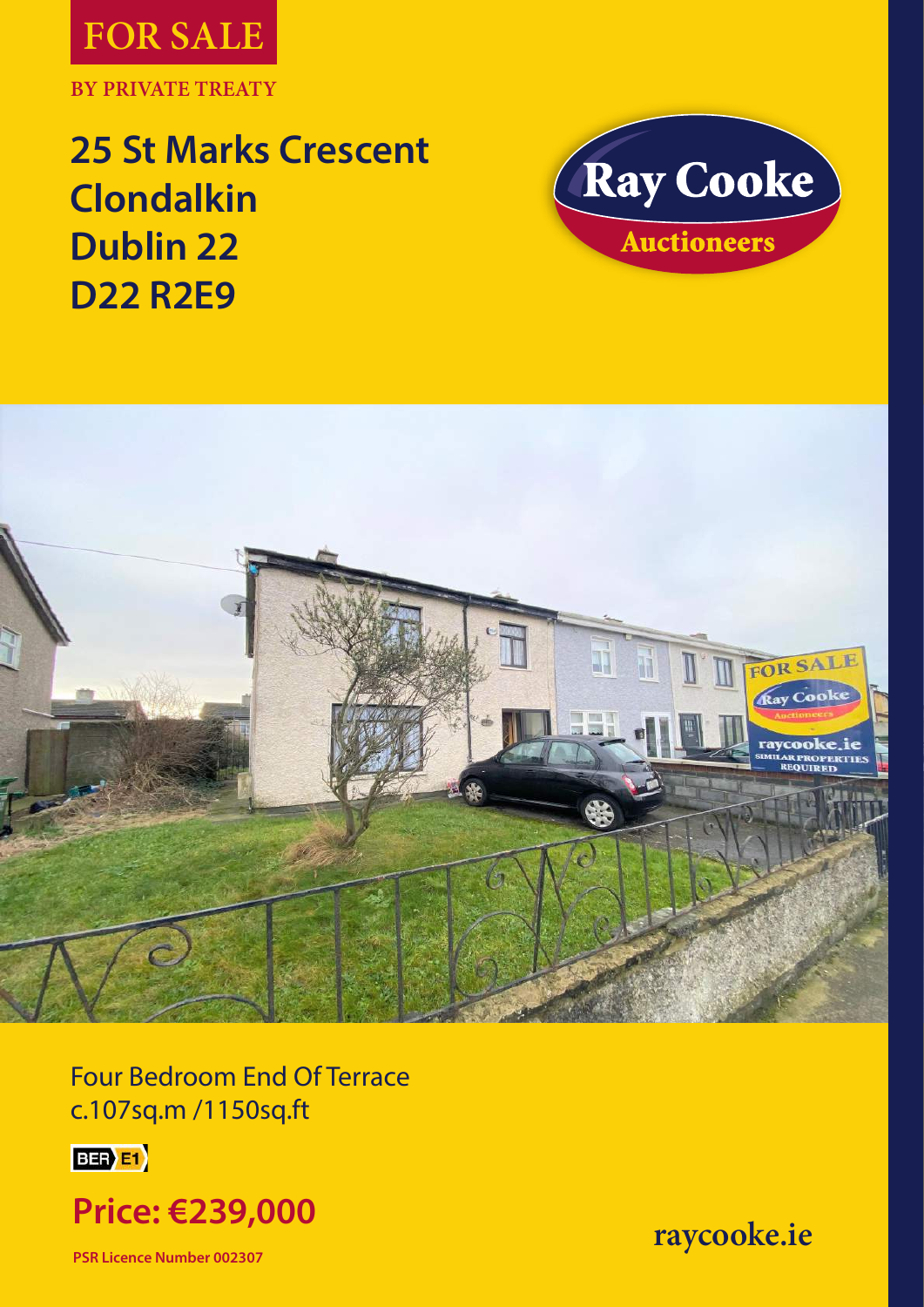## **DESCRIPTION**

**RAY COOKE AUCTIONEERS are delighted to present this fine four bedroom end-terrace with large side entrance to the market on the hugely popular St Marks Crescent, Dublin 22. The property is located a stone's throw from Liffey Valley Shopping Centra, Fonthill Business Park & Clondalkin Village with all its amenities. Also within easy reach are a host of bus routes, the N7, M50 and Lucan Village. Bright and spacious living accommodation of c. 107 square metres (c. 1150 sq ft) comprises of entrance hall, lounge, kitchen dining room, main family bathroom, W.C., three double bedrooms and one single bedroom. To the front there is off street parking for multiple cars and an extra wide side entrance leads out onto a long rear garden. No. 25 comes to the market in need of cosmetic upgrade but boasts massive potential to be transformed into an ideal family home. Early viewing is highly advised - Call Ray Cooke Auctioneers for further information or to arrange viewing!!** 

#### **FEATURES**



c. 1,150 sq ft

c. 107 sq m

LARGE GARDEN TO THE REAR

Gas fired central heating

Ample off street parking 4 bed / 1 Bath Generous room sizes downstairs

Built in wardrobes Boasts massive potential

Sought after development

Mature & peaceful surroundings

Bus routes to city centre close by

Easy Access to M50

Early viewing is a must



**raycooke.ie**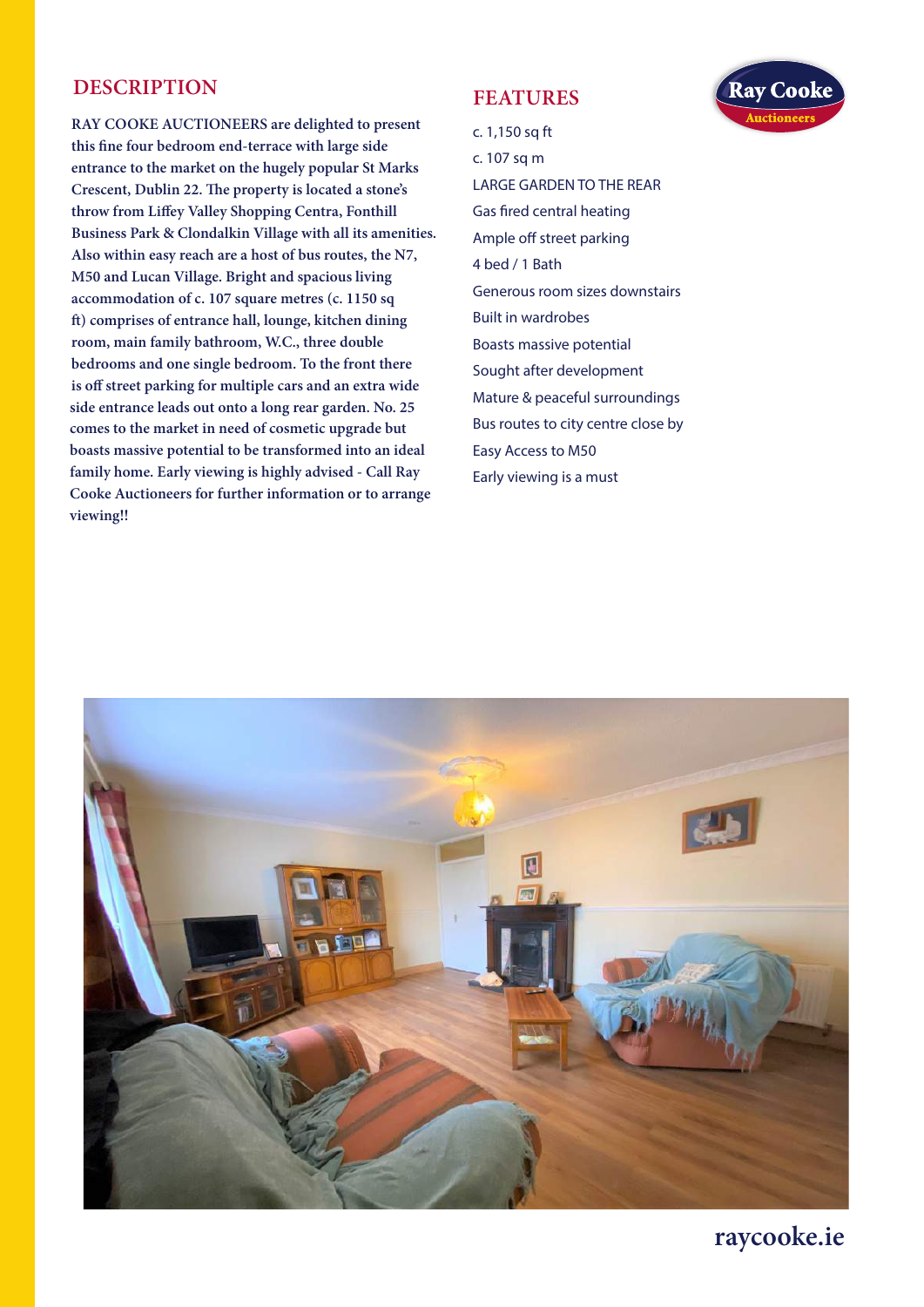## **ACCOMMODATION**

#### **LIVING**

4'67''x3'65''(15.32mx11.97m) Large bright room to the front of the property. Built in fire place. Laminate flooring.

#### **KITCHEN/DINING**

6'6''x4'17''(21.65mx13.68m)

Kithcen to the rear of the property with access to the rear garden. Tiled floor and splash back. Floor and eye level units.

**BEDROOM 1** 3'3''x2'69''(10.82mx8.82m) Double bedroom to the front of the property.

**BEDROOM 2** 11'90''x 10'49''(3.63mx3.2m) Double bedroom to the front of the proeprty.

**BEDROOM 3** 11'05''x 7'31''(3.37mx2.22m) Single room to the rear of the property.

**BEDROOM 4**  12'07''x10'49''(3.68mx3.2m) Single room to the rear of the property.

**WC** 6'06''x3'51''(1.85mx1.07m)

**BATHROOM** 6'10''x5'61''(1.86mx1.71m)











**raycooke.ie**